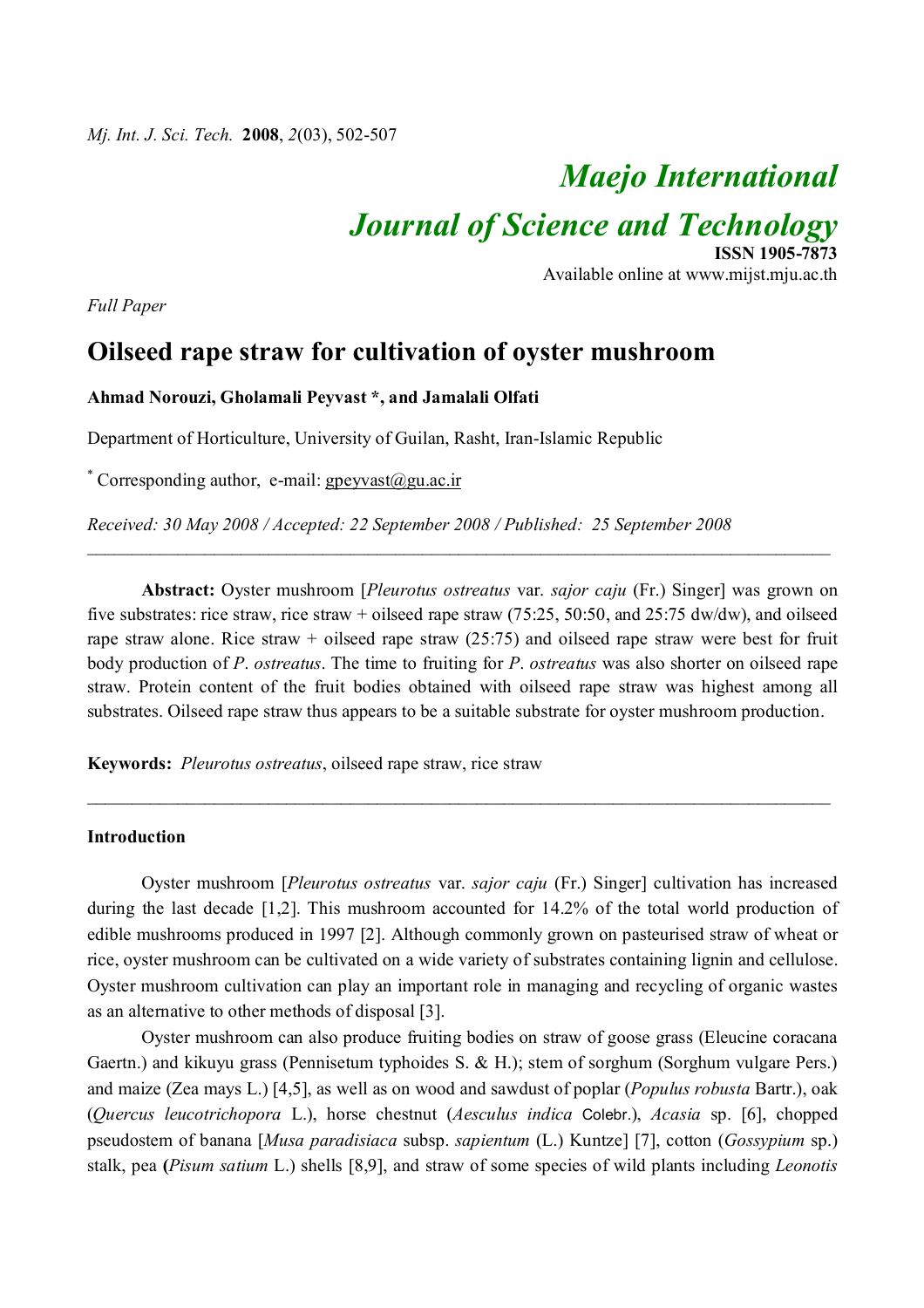# *Mj. Int. J. Sci. Tech.* **2008**, *2*(03), 502-507

sp., *Sida acuta* Burm, *Parthenium argentatum* Gray, *Ageratum conyzoides* L., *Cassia sophera* L., *Tephrosia purpurea* (Linn.) Pers., and *Lantana camara* L. [3]. The substrate used depends on its availability in a specific region. Rice is an important agriculture crop in the northern part of Iran, and a staple food for many Iranians. Oilseed rape (*Brassica napus* L. var. Hyola 401) as a secondary crop has been on the increase recently after rice harvesting in this region. Oilseed rape straw is considered to be a kind of wastes and is normally disposed of by burning. This project was undertaken to determine if oilseed rape straw can be used as an alternative to the common straw such as rice and other gramineae straw as a substrate for cultivation of oyster mushroom.

## **Materials and Methods**

Oyster mushroom spawn was purchased from Keshtpashohan Laboratory in Tehran, Iran. The substrates were rice straw, rice straw + oilseed rape straw  $(75:25, 50:50, 50:50)$  and  $25:75$  dry weight/dry weight), and oilseed rape straw. Rice and oilseed rape straw was obtained locally and stored for approximately 6 and 2 months respectively. The straw was chopped into small pieces (1-2 cm), weighed and soaked in water overnight. Excess water present in the substrates was drained and the substrates were spread on clean blotting paper and air-dried for 15 min to remove excess water. The substrates were pasteurised by boiling for 30 min in water.

A sample of each substrate was weighed before and after drying in an oven at  $60^{\circ}$ C for 2 days to determine the dry mater (DM) content. Total nitrogen (N), potassium (K), and ash were determined [10,11] (Table 1). Each substrate  $(3,000 \text{ g})$  with 85% moisture was mixed with 10% spawn (wet weight/wet weight) and placed in a 50×35 cm polythene bag which was then tightly closed. Pin holes were made through the bags (1/100 cm<sup>2</sup>) for drainage. It was kept in a spawn running room at  $25\pm1^{\circ}$ C in the dark until primordia were formed. After primordial formation, large holes were made in the polythene bag to allow normal development of fruiting bodies. Bags were kept at 22±1°C with a 12-hr photoperiod (1,500–2,000 lux) and 85–90% relative humidity. Adequate ventilation was provided to prevent increased CO2 concentration in the room**.** The mushrooms were manually harvested three days after primordia initiation.

Biological efficiency were calculated and defined as the ratio of weight (g) of fresh mushrooms harvested to dry weight (kg) of the substrate. Total nitrogen and protein were determined using 0.5 g sample (dry weight) of oyster mushroom by the Kjeldhal method using concentrated  $H_2SO_4$ , K<sub>2</sub>SO<sub>4</sub> and CuSO4 to digest the sample. Phosphorus (P) was determined by spectrometry [10]. Total carbon (C) was determined by oxidation with potassium dichromate and titration of excess dichromate with ammonium ferrosulfate [12]. A completely randomised experimental design with 15 replications was used. Data were analysed using SAS (ver. 9.00, SAS, Inc., Cary, N.C.). The Tukey-test was performed to separate means.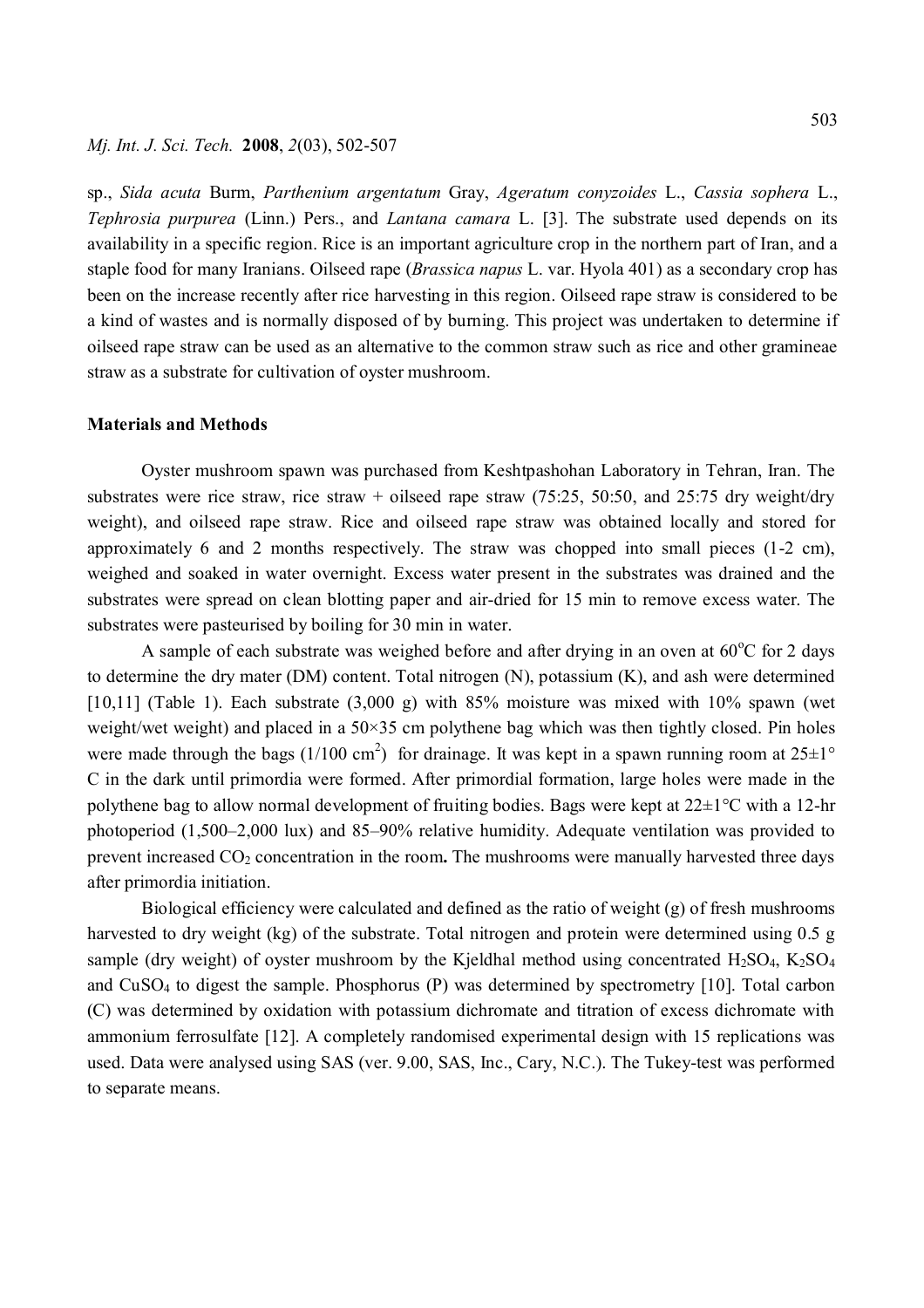#### **Results and Discussion**

Added oilseed rape straw had the effect of increasing nitrogen and carbon, and decreasing phosphorus, potassium and ash content in the substrate (Table 1). The type of substrate seemed to affect the time to primordial initiation and the biological efficiency of mushroom production (Table 2). Primordia were formed most rapidly on oilseed rape straw alone in the first flush, but in the second and third flush oilseed rape straw increased primordial initiation. Similarly, biological efficiency in the first flush of production was better for fruiting bodies on oilseed rape straw alone and oilseed rape straw + rice straw (75:25). However, it was generally lowest in second and third flushes especially when the substrate was oilseed rape straw.

| Substrate                                                           | P             | K             | Ash    | $\mathcal{C}$ | N      |
|---------------------------------------------------------------------|---------------|---------------|--------|---------------|--------|
|                                                                     | (mg/100 g DM) | (mg/100 g DM) | $(\%)$ | $(\%)$        | $(\%)$ |
| Rice straw                                                          | 84.2          | 809.5         | 4.5    | 55.39         | 0.804  |
| Rice straw $+$ oilseed rape<br>straw $(75:25 \text{ dw}/\text{dw})$ | 74.6          | 803.0         | 4.4    | 55.63         | 0.820  |
| Rice straw $+$ oilseed rape<br>straw $(50:50 \text{ dw}/\text{dw})$ | 68.2          | 780.3         | 4.2    | 55.68         | 0.822  |
| Rice straw $+$ oilseed rape<br>straw $(25:75 \text{ dw}/\text{dw})$ | 66.6          | 778.4         | 3.9    | 55.89         | 0.828  |
| Oilseed rape straw                                                  | 57.0          | 762.5         | 3.8    | 55.97         | 0.830  |

| <b>Table 1.</b> Some determined characteristics of substrates |
|---------------------------------------------------------------|
|---------------------------------------------------------------|

The type of substrate also affected DM, ash, protein, potassium and phosphorous content of the mushrooms (Table 3). The lowest levels of DM, ash, potassium and phosphorus were obtained from fruiting bodies developed from spawn grown on oilseed rape straw alone. On the other hand, the protein concentration in fruiting bodies was highest when the mushrooms were cultivated on oilseed rape straw. The protein content of fruiting bodies produced on oilseed rape straw alone or mixed with rice straw was higher than that produced on rice straw alone. There was a tendency for potassium, phosphorus, DM and ash level of the fruiting bodies to decrease with decreasing percentage of rice straw in the substrate, the lowest levels thus being found when oilseed rape straw alone was used as substrate.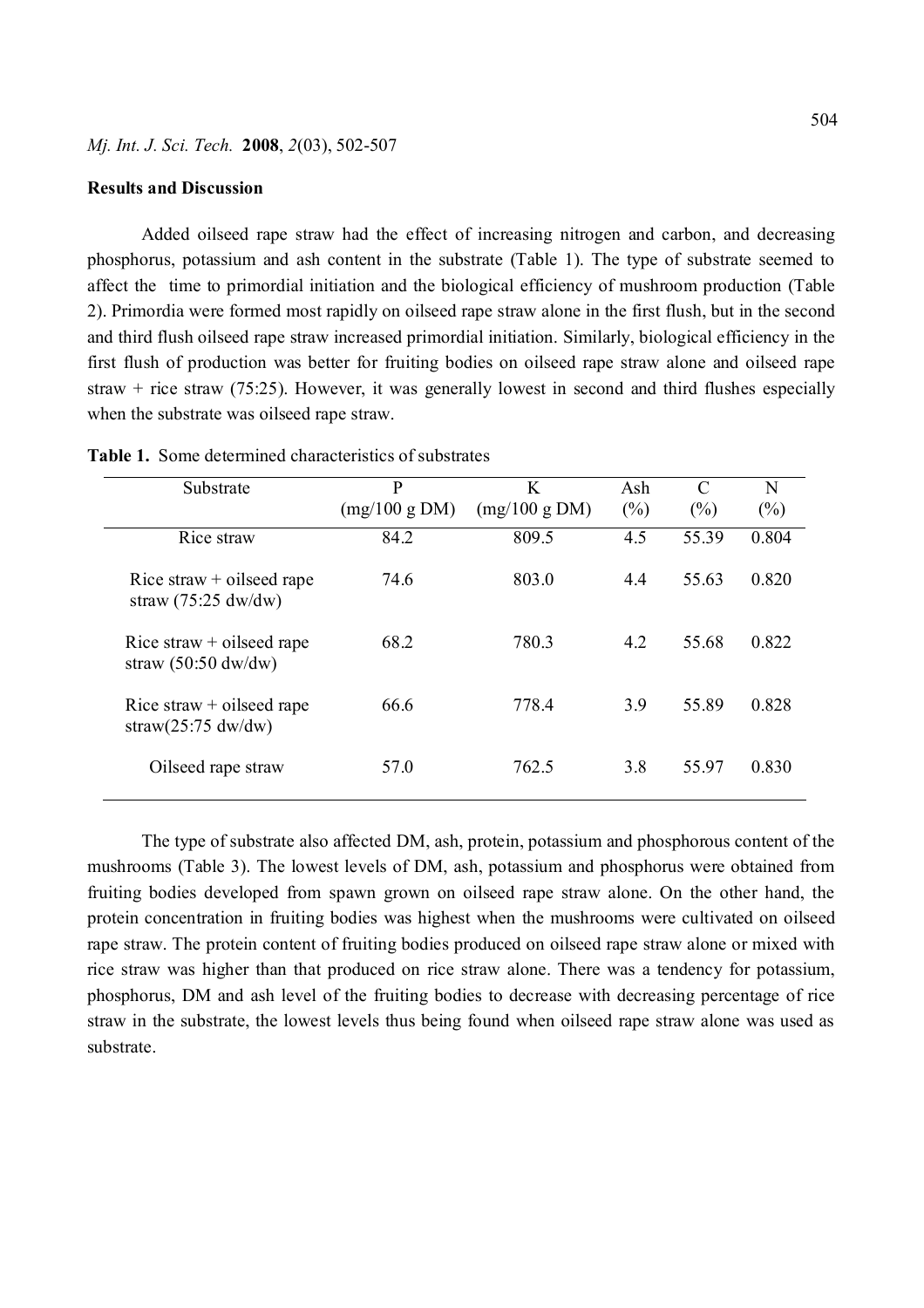| Substrate                                                        | Days to primordial<br>initiation |                    |                    | Biological efficiency                                    |                  |                 |                     |
|------------------------------------------------------------------|----------------------------------|--------------------|--------------------|----------------------------------------------------------|------------------|-----------------|---------------------|
|                                                                  |                                  |                    |                    |                                                          |                  |                 |                     |
|                                                                  | 1 <sub>st</sub>                  | 2nd                | 3rd                | 1st                                                      | 2nd              | 3rd             | Total               |
|                                                                  | flush                            | flush              | flush              | flush                                                    | flush            | flush           |                     |
| Rice straw                                                       | $28.25^{\text{a}}$               | $13.25^{\circ}$    | $14.25^{b}$        | $567.01^{\text{d}}$                                      | $236.07^{\rm a}$ | $108.80^a$      | 911.88 <sup>c</sup> |
| Rice straw $+$ oilseed<br>rape straw<br>$(75:25$ dry wt /dry wt) | $24.50^{b}$                      | $14.25^{\circ}$    | $14.50^{b}$        | 588.08 <sup>c</sup>                                      | $233.20^{ab}$    | $108.60^a$      | $929.88^{b}$        |
| Rice straw $+$ oilseed<br>rape straw<br>$(50:50$ dry wt /dry wt) | $22.75^{\circ}$                  | 17.00 <sup>b</sup> |                    | $14.75^{\rm b}$ 602.52 <sup>b</sup> 228.91 <sup>ab</sup> |                  | $105 \ 22^{ab}$ | $936.65^{b}$        |
| Rise straw $+$ oilseed<br>rape straw<br>$(25:75$ dry wt /dry wt) | $21.00^{\rm d}$                  | $20.25^{\text{a}}$ | $16.25^{\text{a}}$ | $630.00^a$                                               | $228.11^{ab}$    | $102.04^{b}$    | $960.15^a$          |
| Oilseed rape straw                                               | $20.50^{\rm d}$                  | $20.75^{\text{a}}$ | $16.75^{\circ}$    | $632.33^{\text{a}}$                                      | $224.73^{b}$     | $99.80^{b}$     | $956.87^{\text{a}}$ |

**Table 2.** Effect of substrate on days to primordial initiation and biological efficiency of *P*. *ostreatus*

\* Defined as g (fresh weight) of oyster mushroom /kg (dry weight) of substrate

 Note: Values in a column followed by the same letter are not significantly different,  *P*<0.01, Tukey test.

|  |  |  |  |  |  | <b>Table 3.</b> Effect of substrate on nutritive qualities of oyster mushroom |
|--|--|--|--|--|--|-------------------------------------------------------------------------------|
|--|--|--|--|--|--|-------------------------------------------------------------------------------|

| Substrate                                                                | DM<br>$(\%)$      | Ash<br>$(\%)$  | Protein<br>$(\%$ DM) | K<br>(mg/100 g DM) | P<br>(mg/100 g DM)  |
|--------------------------------------------------------------------------|-------------------|----------------|----------------------|--------------------|---------------------|
|                                                                          |                   |                |                      |                    |                     |
| Rice straw                                                               | 7.99 <sup>a</sup> | $6.38^{a}$     | $18.53^e$            | $2826.75^a$        | $952.25^a$          |
| Rice straw $+$ oilseed rape<br>straw                                     | $7.98^{a}$        | $6.26^{ab}$    | $18.76^{d}$          | $2447.50^{b}$      | 931.00 <sup>b</sup> |
| $(75:25 \text{ dw}/\text{dw})$<br>Rice straw $+$ oilseed rape<br>straw   | $7.93^{\text{a}}$ | $4.14^{b}$     | $19.52^{\circ}$      | $2698.75^{b}$      | $917.50^{\circ}$    |
| $(50:50 \, \text{dw}/\text{dw})$<br>Rice straw $+$ oilseed rape<br>straw | $7.82^{ab}$       | $6.11^{b}$     | $20.00^{b}$          | $2611.75^{\circ}$  | $895.25^{\text{d}}$ |
| $(25:75 \text{ dw}/\text{dw})$<br>Oilseed rape straw                     | $7.52^{b}$        | $5.92^{\circ}$ | $20.27^{\rm a}$      | $2583.00^{\circ}$  | 837.75 <sup>e</sup> |

Note: Values in a column followed by the same letter are not significantly different,  $P \le 0.01$ , Tukey test.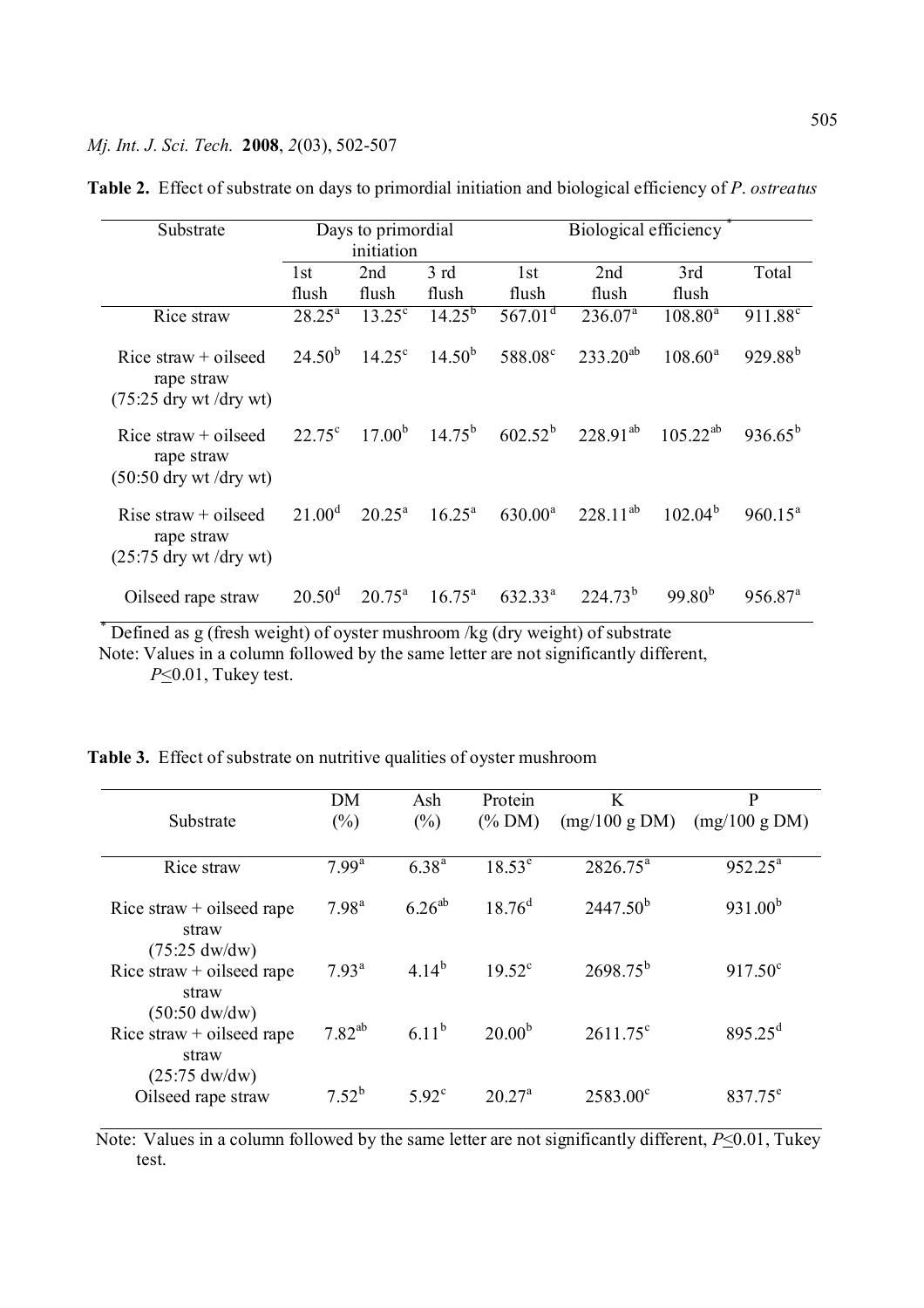# **Conclusions**

Production of oyster mushroom on biological-waste substrates can be a highly efficient method for producing protein-rich food. It appears that oilseed rape straw mixed with rice straw can be used successfully as a substrate to benefit some aspects of oyster mushroom cultivation. It should further be determined if the concentrations of certain components of the oilseed rape straw are at optimum levels for use in a substrate. It also remains to be determined why mixing oilseed rape straw with rice straw produced beneficial results regarding biological efficiency, but this was not the case as regards the nutrient content of the mushrooms, which was benefited by the presence of oilseed rape straw.

# **References**

- 1. D. J. Royse, "Influence of spawn rate and commercial delayed release nutrient levels on *Pleurotus cornucopiae* (oyster mushroom) yield, size and time to production", *Appl. Microbiol. Biotechnol.*, 2002, *58*, 527–531.
- 2. S. T. Chang, "World production of cultivated and medicinal mushrooms in 1997 with emphasis on *Lentinus edodes* (Berk) Sing", *China. Int. J. Med. Mush.*, **1999**,*1*, 291–300.
- 3. D. Nirmalendu and M. Mukherjee, "Cultivation of *Pleurotus ostreatus* on weed plants", *Biores. Technol.*, **2007**, *98*, 2723–2726.
- 4. V. Goswami, S. Sharma, and S. P. Sehgal, "Possibilities of cultivation of *Pleurotus sajor caju* (Fr.) Singer on agricultural waste in Rajasthan", Proc. Int. Conf. on Science and Cultivation Technology of Edible Fungi, Regional Research Laboratory, Jammu Tawi, India, **1987**, pp 75–77.
- 5. Z. Bano, S. Rajarathnam, and N. Nagaraja, "Some important studies on *Pleurotus* mushroom technology", Proc. Int. Conf. on Science and Cultivation Technology of Edible Fungi, Regional Research Laboratory, Jammu Tawi, India, **1987**, pp. 53–64.
- 6. S. K. Pant, J. C. Bhatt, and N. S. K. Harsh, "A suitable substrate for cultivation of *Pleurotus ostreatus*", Proc. Int. Conf. on Science and Cultivation Technology of Edible Fungi, Regional Research Laboratory, Jammu Tawi, India, **1987**, pp. 70–71.
- 7. R. P. Singh and I. N. Tandon, "Screening of suitable substrate for production of *Pleurotus xabellatus* (Brek & Br) SAAC, Proc. Int. Conf. on Science and Cultivation Technology of Edible Fungi, Regional Research Laboratory, Jammu Tawi, India, **1987**, pp. 90–92.
- 8. A. Philippoussis, G. Zervakis, and P. Diamantopoulou, "Bioconversion of agricultural lignocellulosic wastes through the cultivation of the edible mushrooms *Agrocybe aegerita, Volvariella volvacea* and *Pleurotus* spp.", *World J. Microbiol. Biotechnol.*, **2001**, *17*, 191–200.
- 9. G. Zervakis, A. Philippoussis, S. Ioannidou, and P. Diamantopoulou, "Mycelial growth kinetics and optimum temperature conditions for the cultivation of edible mushroom species on lignocellulosic substrates", *Folia Microbiol.*, **2001**, *46*, 231–234.